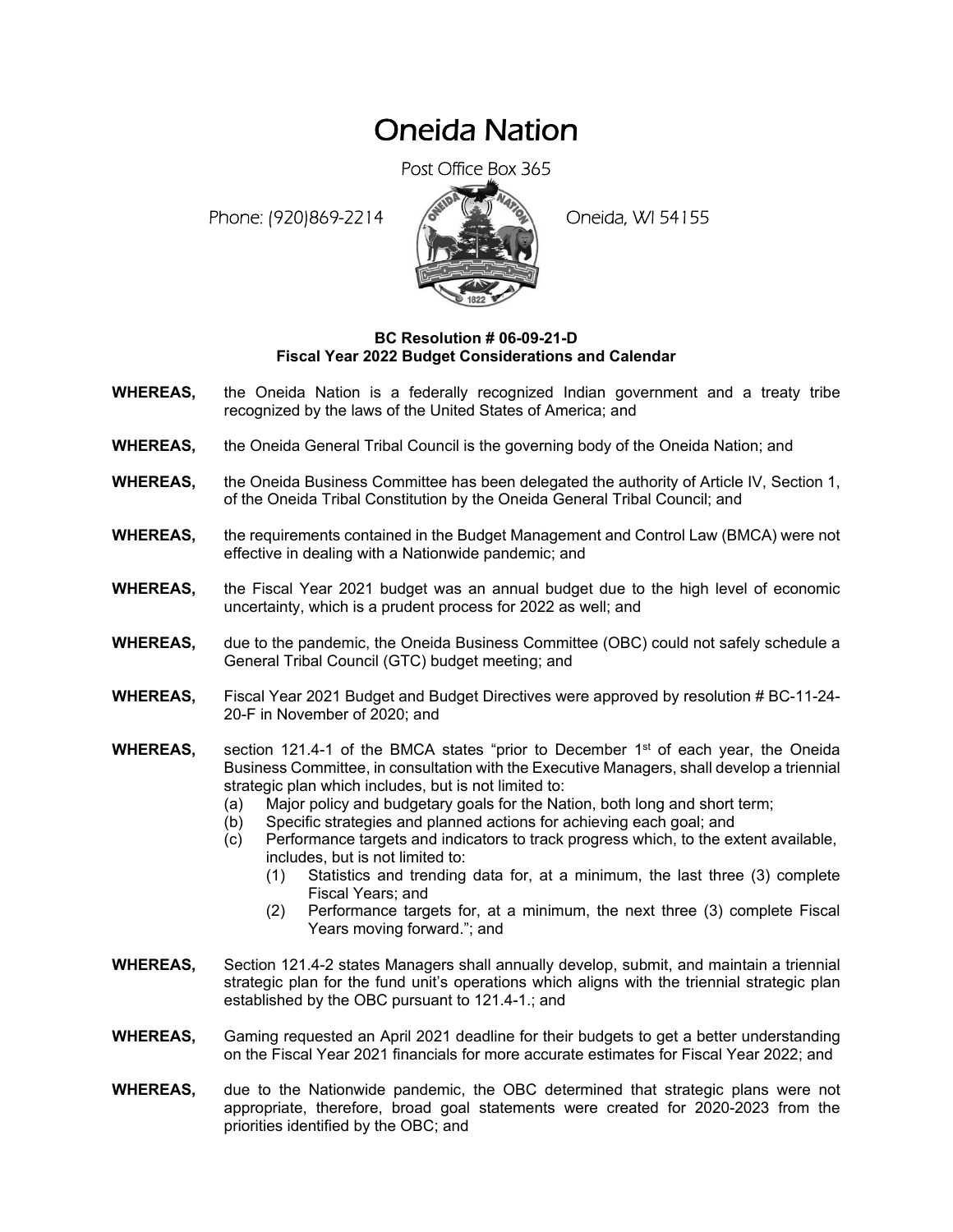- **WHEREAS,** the broad goal statements were approved by the OBC on May 26, 2021; and
- **WHEREAS,** due to the pandemic of 2020, trending is not a reliable factor, a three-year budget plan would be ladened with uncertainty; and
- **WHEREAS,** scheduling meetings for public input is not in alignment with the adopted safer at home guidelines; and
- **WHEREAS,** the OBC acted on May 12, 2021, to approve resolution # BC-05-12-21-C *Emergency Amendments to the Budget Management and Control Law*; and
- **WHEREAS,** resolution # BC-05-12-21-C resolved that the deadlines provided in the Fiscal Year 2022 Budget Calendar, which is published on the Oneida Portal and shared at the April 6, 2021, Budget Kick-off meeting, are suspended until further notice; and
- **WHEREAS,** resolution # BC-05-12-21-C finally resolved that the Treasurer shall present a resolution to a special Business Committee work session scheduled no later than June 11, 2021, which provides the general framework for the Fiscal Year 2022 budget development process, which shall include, but is not limited to, information such as the budget calendar, opportunities for community input and discussion, line item guidance, and new position definition, guidance, and review process; and
- **WHEREAS,** the special BC Work Session required by resolution # BC-05-12-21-C was held on June, 7, 2021.

**BE IT FINALLY RESOLVED,** the following is the general framework for the Fiscal Year 2022 budget process:

**Budget Calendar** – The calendar that was previously sent to the organization will be adjusted by approximately four weeks to comply with resolution # 05-12-21-C.

| <b>Date</b> | <b>Activity</b>                                                     | <b>Responsible Party</b> |                    |
|-------------|---------------------------------------------------------------------|--------------------------|--------------------|
| 2/15/2021   | Gaming and Retail Payroll reports submitted                         |                          | <b>ACFO</b>        |
| 4/2/2021    | BC approves calendar                                                |                          | Treasurer          |
| 4/6/2021    | <b>Budget Kick Off Meeting</b>                                      |                          | Treasurer          |
| 4/16/2021   | Payroll Reports Submitted to B.U.                                   |                          | <b>ACFO</b>        |
| 4/23/2021   | Gaming and Retail operational and Capex Budgets completed           |                          | <b>GGM/RGM</b>     |
| 4/23/2021   | CIP budget request prioritized and submitted                        |                          | <b>GM Designee</b> |
| 5/17/2021   | Remaining Division and Non-Divisional operational and Capex budgets |                          |                    |
|             | entered                                                             |                          | All                |
| 6/14/2021   |                                                                     |                          |                    |
| 5/18/2021   | Submit all forms to Budget email                                    |                          | All                |
| 6/15/2021   |                                                                     |                          |                    |
| 5/31/2021   | Fiscal Year 2022 Budget Consolidation, First Draft completed sent   |                          |                    |
|             | to BC/GMs/CFO                                                       |                          | <b>ACFO</b>        |
| 6/28/2021   |                                                                     |                          |                    |
| 7/28/2021   | BC approves budget packet to members                                |                          | <b>BC/CFO/ACFO</b> |
| 8/11/2021   |                                                                     |                          |                    |
| 8/13/2021   | Packet to Mail Center                                               |                          | Secretary          |
| 8/16/2021   |                                                                     |                          |                    |
| 8/20/2021   | <b>Packet Printed</b>                                               |                          | Print              |
| 8/31/2021   | <b>Packet Mailed to Members</b>                                     |                          | Mail               |
| 9/10/2021   | Packet received by Members                                          |                          | Mail               |
| 9/27/2021   | GTC Meeting to adopt budget                                         |                          | <b>GTC</b>         |